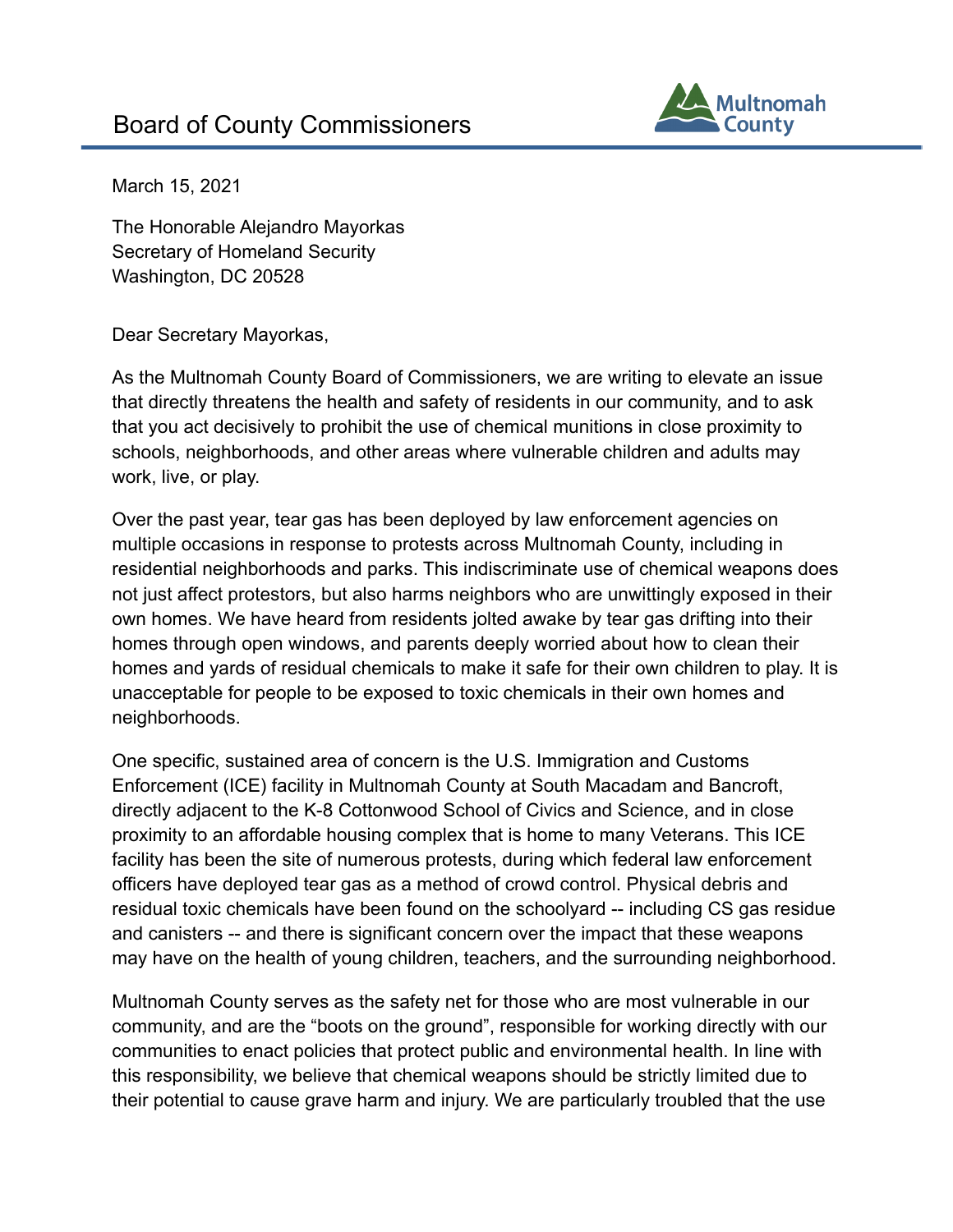

of chemical weapons has seemingly become a routine response to protest activity. Tear gas has been banned by the Geneva convention for use in war, and the director of the Human Rights Program for the ACLU in an interview has said:

*"Particularly when it comes to tear gas, we're not suggesting that it should never be deployed. The question is when do you deploy it? When do you resort to that? There has to be layers and layers of de-escalation — steps and actions taken by law enforcement — before you reach that point. Perhaps, in the future, we will have a federal government that will really do the right thing by changing the rules, amending the laws and bringing this under control."*

We hope that this new federal administration will take these words to heart. There is limited, if any, justification for the use of chemical weapons. If the practice is allowed, it should be extremely well-regulated and authorized only in very narrow circumstances. And in areas where children and vulnerable adults may be affected, there is truly no justification.

Several members of our federal delegation, including U.S. Senators Ron Wyden and Jeff Merkley as well as U.S. Representatives Earl Blumeneaur and Suzanne Bonamici, along with state legislators Senator Ginny Burdick and Representative Lisa Reynolds, have conveyed similar concerns to you about this issue.

As County Commissioners, we respectfully request that you use your authority to enact reasonable measures to prohibit the use of chemical weapons generally, and ban them outright in proximity to schools, residential neighborhoods, and other locations near vulnerable populations. We would also strongly urge your agency to address the immediate local impacts of the use of chemical weapons by committing to the following:

- Immediately suspend the use of chemical munitions around the ICE building at South Macadam and Bancroft;
- Communicate transparently with the Cottonwood School to provide information on the types of chemical weapons deployed around their school grounds;
- Provide assistance and support for assessing the level of soil, surface, environmental and building contamination due to federal officers' use of chemical weapons; and
- Remediate environmental damage or provide the necessary resources to do so.

Thank you for your attention to this matter.